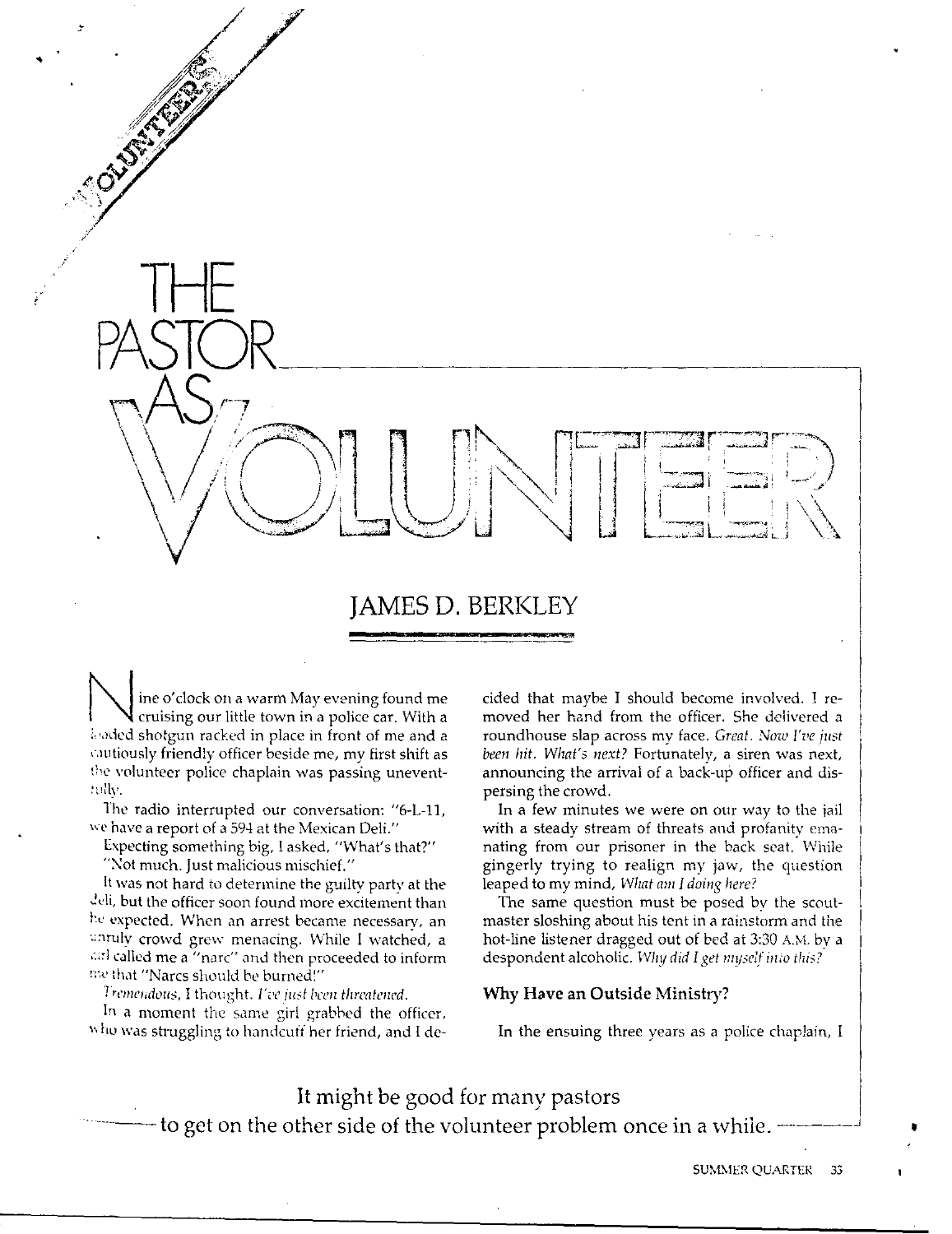,,

have come across at least four answers:

• First, there's altruism. Our world brims with unmet needs. Tears flow everywhere, and handkerchiefs are scarce. We all know of the tremendous needs within our congregations, but they remain only the tip of the iceberg. So many human needs are never bathed in the light of stained-glass windows. Thev swell in the harsh, neon-lighted streets, and will remain there. Even though they will not come knocking at our doors, the human problems and needs in the world cry out for our attention.

The same officer who rescued us the night I was slapped unloaded his anger and frustration for three hours one night as I rode and listened to him. He has never come to my church office and probablv never will, but in that cruiser on a slow evening I ministered by listening. Police officers bear a tremendous load of stress. This man said, "I'm about ready to explode. You know, you're about the only person I can talk to." Needs like this tell me one reason I bother with an outside ministry. Needs like this, multiplied by the millions, shout for others interested in volunteer ministries.

 $\bullet$  A second reason for outside ministries involves theology. A favorite cartoon of mine shows a wizened old preacher in the pulpit of a magnificent church. One parishioner whispers to another, "I'm afraid Rev. Rogers doesn't harmonize with the edifice."

Pastors have been categorized. We belong in the church, where, hopefuliy, we harmonize. Sometimes we are allowed into selected parlors for tea, but we certainly should stay out of the "real world." In some ways we pastors have built this image ourselves, and as long as we stay within our own parochial confines, we contribute to its preservation.

Churches often cherish the opinion that their pastor is their "hired gun" to work for them. Although it is true that a pastor's primary responsibility is to the body that supports him, they do not own his *every*  moment. He has a wider ministry. Churches can learn to respect that ministry even when it is not directed toward them.

"What in the world were you doing in a police car last night?" If I have heard that once, I have heard it a hundred times. Being a police chaplain has pro-



*James D. Berkley is pastor of Dixon Community Church, Dixon, California.* 

n **So many human needs are never t .. :hed in the light of stained-glass windows.** 

Lt?JFIP'li\iP' iR i¥'\Ni£Uh

'

'

vided me a great opportunity to burst people's stereotypes of ministers. What in the world am l doing? I am ministering in Christ's name in the world; that's what I'm doing.

I once approached the fire chief about the possibil· ity of joining the volunteer fire department. I could sense his uneasiness. Finally he said gently, "You. can get really dirty fighting fires, and it's a dangerous business." In other words, surely a minister wouldn't consider getting dirty or being in danger. He now sees a different model of the ministry as I hold a flashlight while he administers first aid at a midnight freeway accident.

• A third reason for outside ministry boils down to pragmatism: I like the results.

F;rst, I gain contacts. In my previous ministry I remained thoroughly entrenched in what has been called the evangelical ghetto. I hardly knew a soul who was not already a Christian. Things have changed. I now spend six to ten hours a week primarily with non-Christians through my service club and my police work. Although I cannot claim streams of them joining my church, I can point to a couple of youth advisers who came solely because of my visibility as police chaplain. Outside ministries give me the opportunity for witness that I never had before, along with exposure to the community. In breaking out of the evangelical ghetto, I find myself more in the mainstream of community life, not hid· den away on the sanctified fringes.

Pragmatic me also likes the education I have gained in the community. My town at 3:00 A.M. is a different place than at noon. By being involved in something not at all related to the church, I get a wholly new perspective on my community.

• A fourth answer to the original question remains important: it's fun! I often ride on patrol on Sunday nights. Sunday afternoon may find me wrung out, but when l put on my uniform and get out on the streets, I am a different person. This is not more work; this is fun. If it ever becomes a consistent drudgery, l had better get out. L'nless it is something interesting and fun, outside ministry is more of a drain than a boon.

I do not intend to make such service appear all joy. Sometimes I encounter problems that make my church ministry look like a piece of cake. Sometimes my shifts leave me emotionally and physically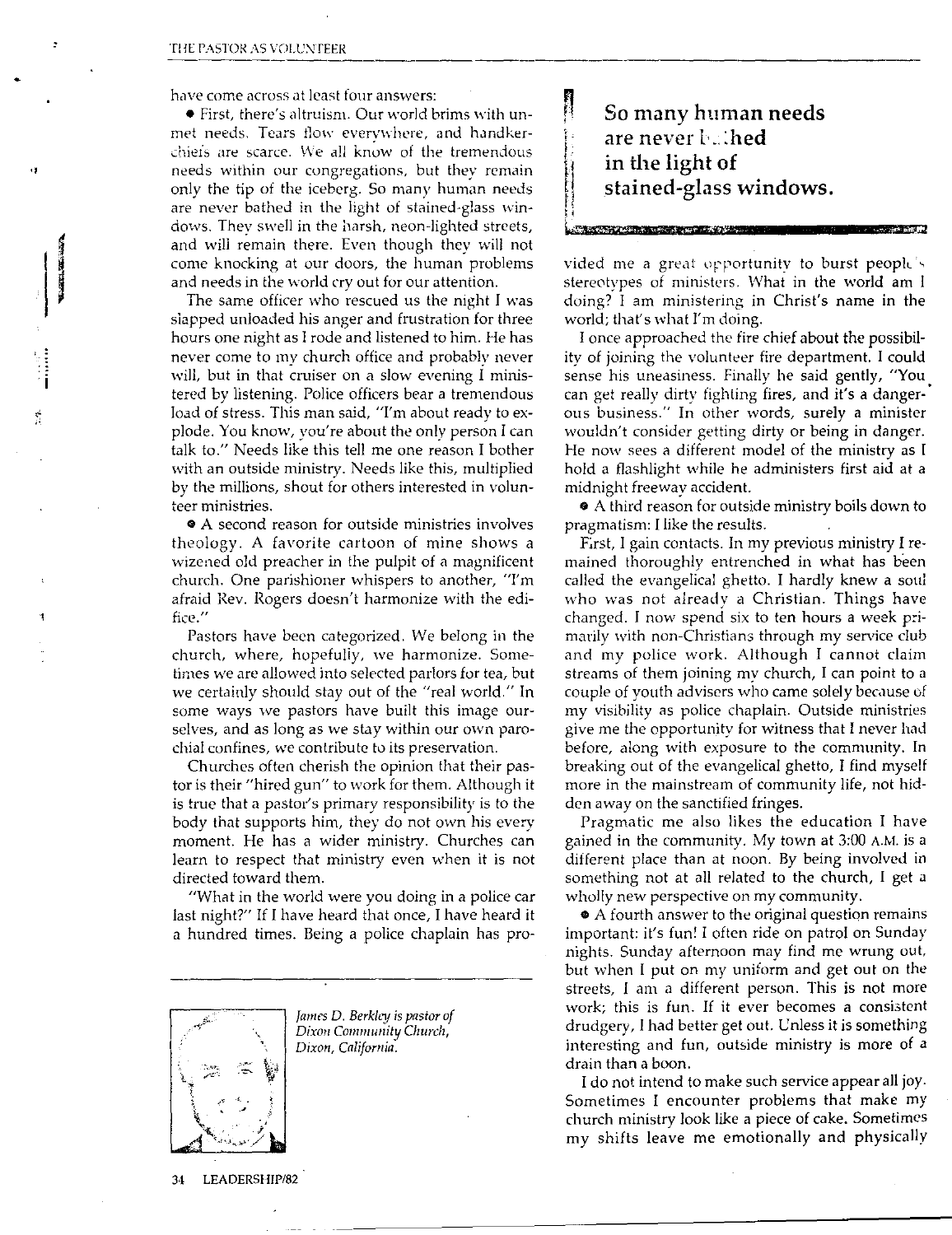drained, but there is a difference. This outside work broadens me. It regularly provides great diversion, sometimes genuine excitement, and very often some humor. David Lloyd George said it better than I: With me, a change of trouble is as good as a vacation." This different kind of ministry may use many

of the same skills and training that my parish ministry uses, but it remains different enough to provide diversity in my life. For this reason, I benefit from it as I would from a hobby.

Why do outside ministry? Do it because of the needs out there, because of the proactive ministry it



∗  $\ast$ 

"Pastor always wanted to do that before he retired."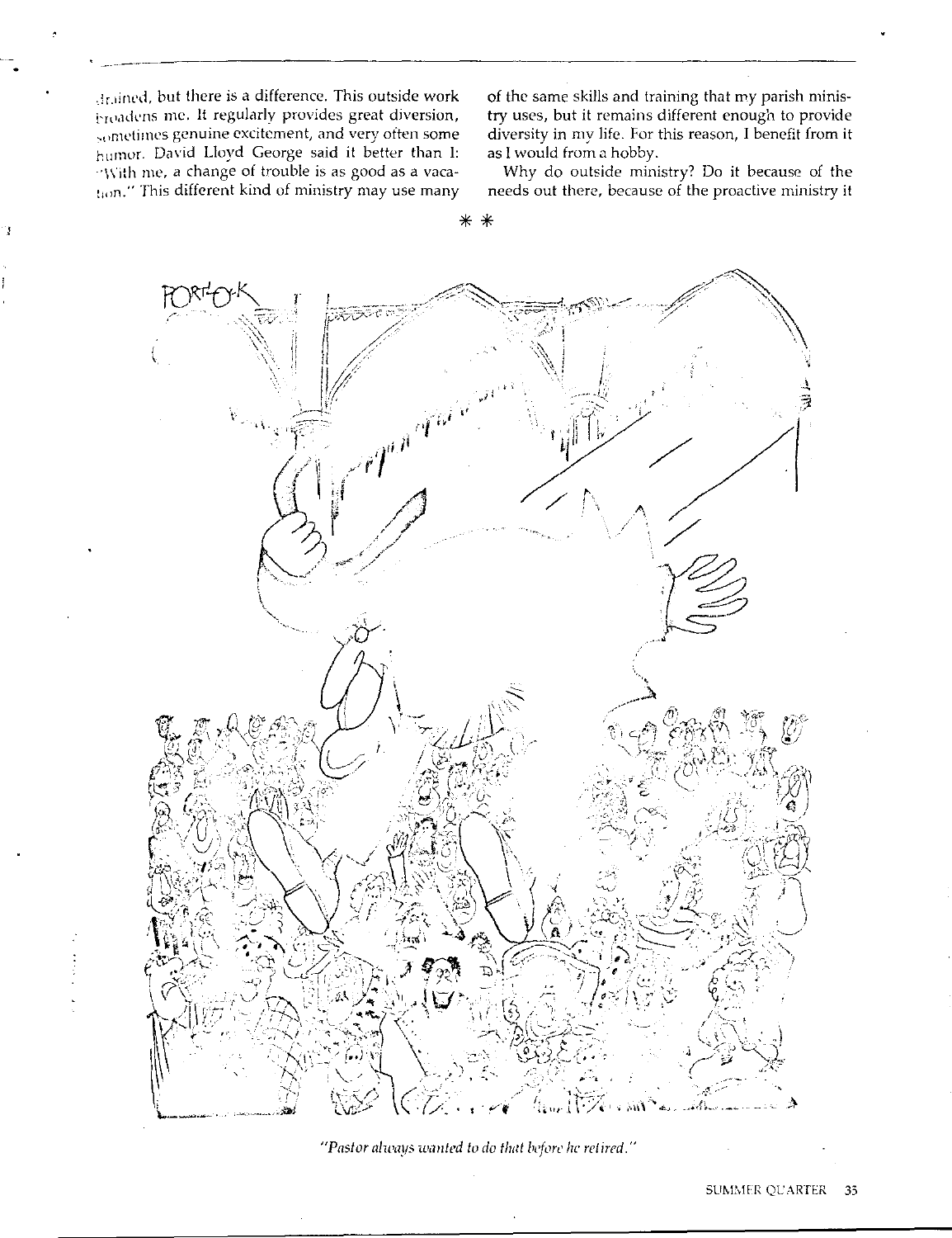THE PASTOR AS VOLUNTEER



"Excuse me, I'd like to volunteer for committee work involving sensitivity and sacrifice in challenging a secularized, value-impoverished society with the radical claims of the gospel. I have Thursday afternoons free."

 $* *$ 

models, because of the contacts and education it provides, and because it is fun.

Lut with so many reasons for ministry outside our own churches, perhaps a few cautions are due.

### What Are the Drawbacks?

The time we carve from our schedules for outside ministries has to come from somewhere. Something will suffer-or at least be rearranged-if we will make good on our desire to broaden our ministry.

How easy it is to neglect our churches. You, too, can probably reel off the names of pastors who neglect their churches to pursue some other interest. Perhaps their parish ministry is slumping a little anyway, and so their swing into presbytery office or a teaching role or a political cause becomes all the more rewarding. At least in these arenas they receive some strokes. But their churches suffer from neglect. I know a pastor so involved with art that his church is withering on the vine.

Outside ministry cannot be pursued at the expense of the parish. We should not give our heart to

another love. Outside ministry is secondary—a supplement to our major efforts in the parish. If not, it will return to us in misunderstandings. "How can you have time to ride in those police cars when you've never visited my mother?" We are wise to keep our bases covered before we play the field.

Neglect of our families is appallingly easy. What does your calendar look like? Does it allow any time for your spouse or your children? When did you last play with your kids? If we gulp at these questions, the idea of taking on another ministry is preposterous. If expanded ministry will only come at the expense of my family, the price is too great. No one else can be husband to my wife and father to my children, so I had better do it.

However, this does not mean that I forget the idea of broadening my ministry. It only means that I must plan it wisely. Some outside ministries *involve* one's family. Coaching a child's team, enjoying a music ministry together, campaigning for a cause as a family, and team-teaching with your spouse all provide opportunities to work together. Other ministries can be worked around one's family. Most of my police